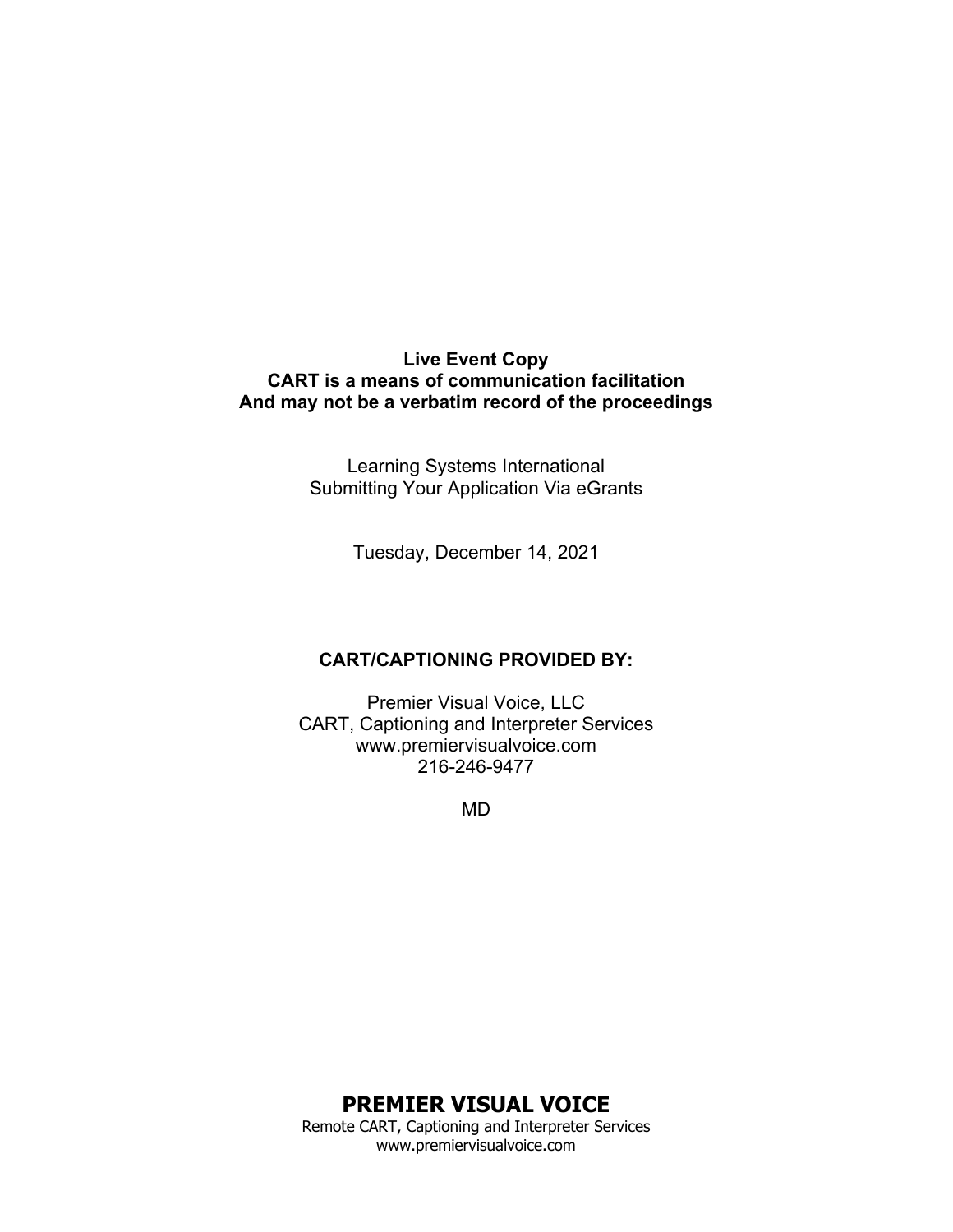15:31:01 >> Good afternoon everyone and thanks for joining us. Let's review the Zoom features we will use today.

15:31:15 Audio for the webinar is broadcasting by phone and online. This event is lecture only and microphones are muted to reduce background noise.

15:31:15 To adjust audio through your computer, go to bottom left of the screen, click small arrow next to the audiio settings and select a speaker.

15:31:29 Some viewers get better audio while streaming and others by phone. If you have difficulties, you may want to try a different connection method.

15:31:35 There are several features we will use, at the top of the screen click the options button and select exit full screen to display the chat panel on the right side of the slides.

15:31:48 Use the chat panel to receive links and resource information from the panelists or to share idea and respond to session activities. When you use the chat, select everyone from the drop-down menu and this allows everyone to see your comments.

15:31:53 Use the raise your hand feature if you have technical issue and need assistance and I will contact you via chat to help you out.

15:32:10 Select the Q&A panel to ask questions. Select closed captioning icon for live captioning in English. If you wish to view captioning in Spanish, select the Stream Text link posted in chat to view them in your browser.

15:32:13 We are recording the event so let's start the recording and turn it over to the presenters.

15:32:15 >> Recording in progress.

15:32:27 >> Thank you so much for attending today's webinar on Submitting Your Application Via eGrants. This is required Notice of Funding Opportunity. 15:32:43 Hello and thank you for learning with us today. My name is Debra Truchon program officer for AmeriCorps Seniors. It's a pleasure to host a webinar.

# **PREMIER VISUAL VOICE**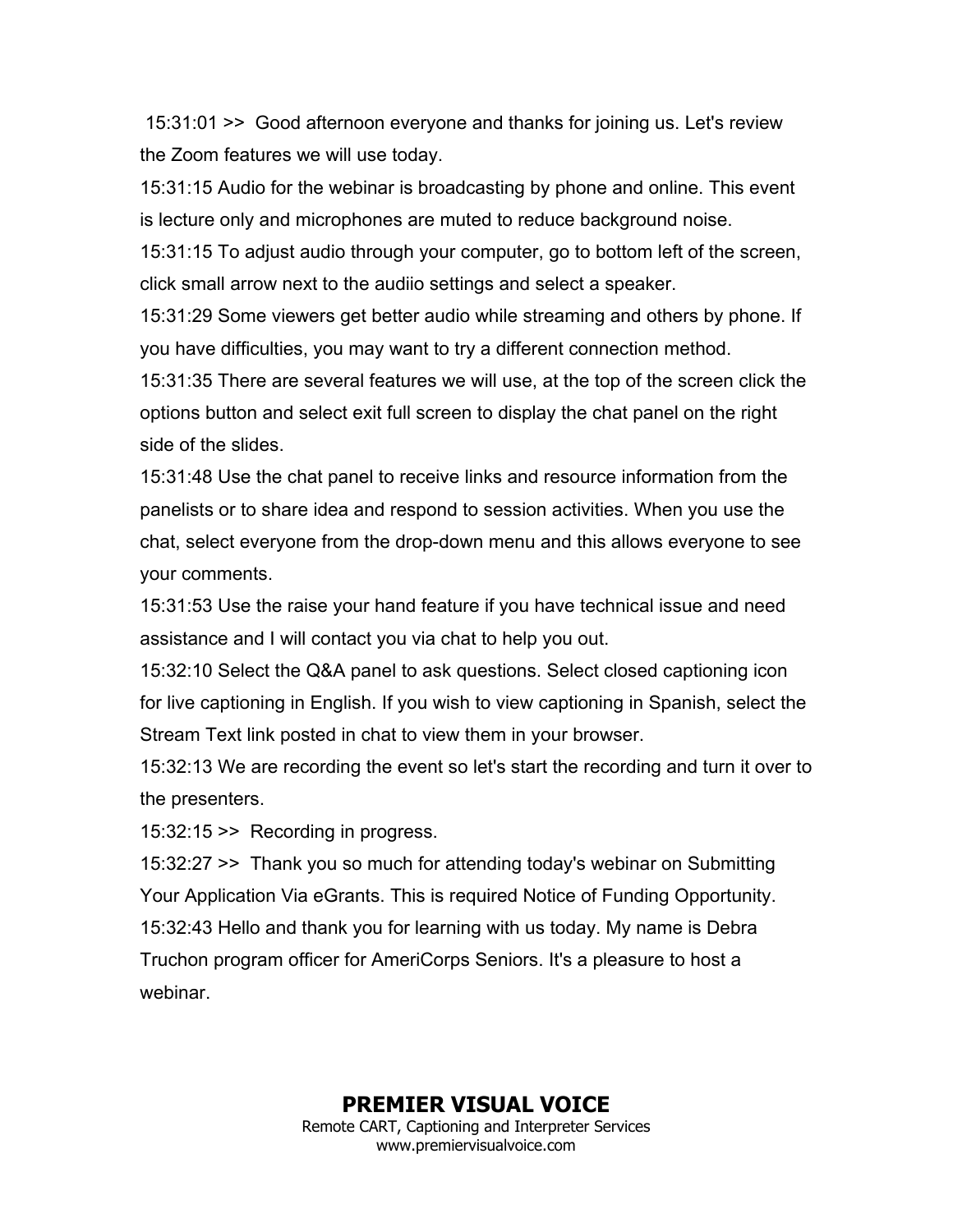15:33:06 Today I am joined by my colleague, Calynn and Emily. I want to welcome you to the AmeriCorps Seniors -- the FGP and SCP replace an opportunity.

15:33:19 We have these two opportunities going on at the same time. It's an opportunity available right now and I'm excited about these opportunities because it's a great time to expand and meet the needs of our communities. 15:33:45 I want to share more preliminaries with you. We mentioned adding questions to the Q&A pod. I want to hit that home if you have any questions as we go through the webinar, submit them in the Q&A. That helps track all questions and answer most common and if we can't get to all of them, we will have your email and a way to contact you.

15:34:16 It helps us as we add to the FAQs if needed. If we don't get to your question or you process what you learn today, feel free to email either American rescue, americanrescuesdp@cns.gov or with the question or the 2022FGPSCPExpansion@cns.gov for the replacement opportunity.

15:34:24 The opportunity of funding pages have all information you need to success application and those of been added to the chatbox.

15:34:44 This is a series 6 webinars that will help you through the process. All recordings are posted on each opportunity funding page a week from the recording. All sessions are being recorded and posted on the opportunity of funding pages.

15:35:04 Today we are reviewing how to submit your application in eGrants and I recommend you review this list and if you have questions related to what is FGP or you want to learn more about American rescue opportunity, we have specific webinars for those.

15:35:15 We have some polls. Answer questions so we could get to know you. 15:35:29 How well do you know AmeriCorps Seniors? Couple questions - couple seconds to answer the question.

> **PREMIER VISUAL VOICE** Remote CART, Captioning and Interpreter Services www.premiervisualvoice.com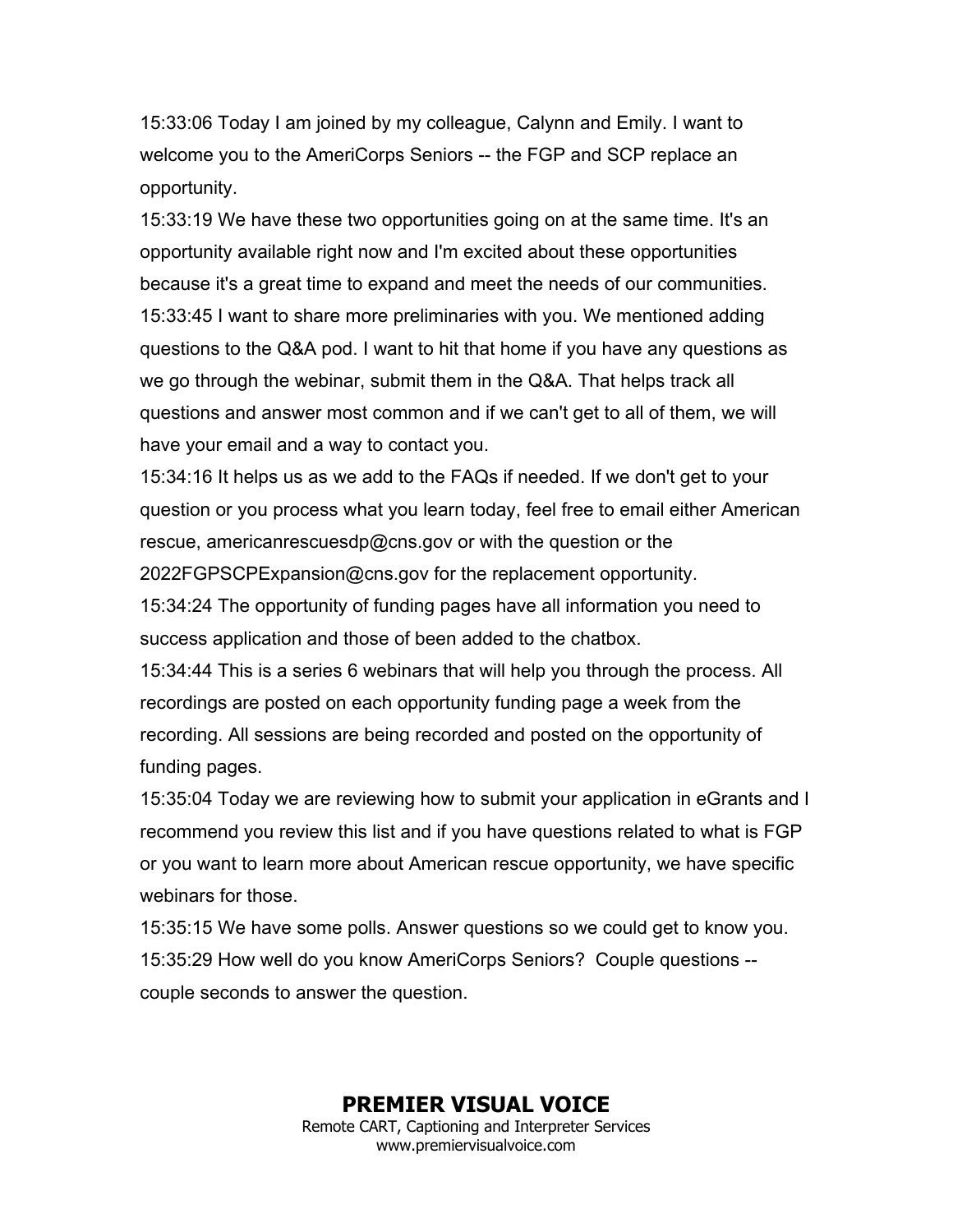15:35:58 Looks like we have some brand-new folks in welcome and happy that you're here. We have some fairly new and some experience folks on the call. Thank you so much.

15:36:15 Next question -- how did you hear about us? Couple seconds to respond to that one.

15:36:23 Thank you for participating.

15:36:41 Looks like the most common is our emails and glad that our emails are working and that you have your networks working where you could share information about our program.

15:36:57 Next question -- how would you describe the primary [indiscernible] of your organization?

15:37:36 All right. Looks like we have a good range. Aging, volunteerism, community development, something else but looks good and thank you for your comments.

15:37:40 Thank you for coming and bringing your expertise.

15:37:53 Next question -- are you interested in applying for one or more of the following opportunities?

15:38:19 We have the foster grandparents and senior companion replacement opportunities. They own -- they both have their own notices and then we have American rescue Senior Demonstration Program open currently and you could apply for one of them or [indiscernible] of them -- multiple of them.

15:38:42 A lot of you said American rescue Senior Demonstration Program.

Encouraging to see that some of you are applying for multiple. Thank you.

15:39:04 For our content today, we will go over some opportunity basics and do a quick -- focus on entering your application.

15:39:11 We will shift focus to the electronic grants management system called eGrants.

15:39:31 We are currently accepting applications for AmeriCorps Seniors American rescue Senior Demonstration Program and the American seniors Foster Grant and and senior companion replacement opportunity.

# **PREMIER VISUAL VOICE**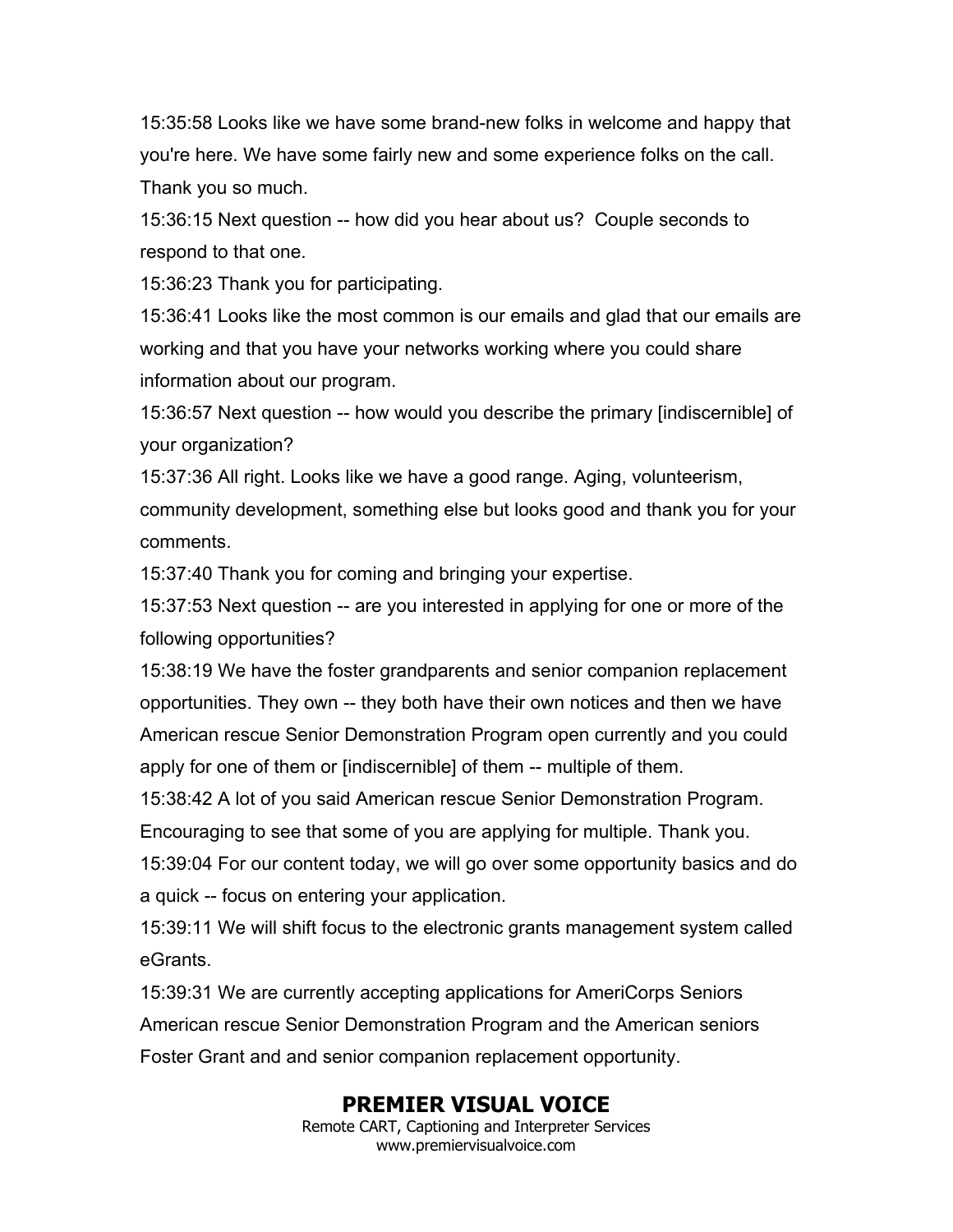15:39:38 You could go into the system and begin your application or submit application between now and February 3 by 5 PM Eastern standard Time. 15:40:10 On the screen, a screenshot of the American rescue demonstration program -- sorry -- Appendix A for the American senior rescue demonstration plan and from this you could see it list the states that may have one or more priority areas.

15:40:29 This is low vaccination rates, counties with high to extreme poverty level and veteran services and engagement. Applicants are not limited to the states and counties on Appendix A. You may apply for a county that meets the priorities of the American rescue SDP.

15:40:37 There is priority on this list of Appendix A but for this opportunity, you can apply for county outside of this appendix.

15:41:08 Let's look at the foster grant part -- the foster grant senior companion replacement opportunity. On this Appendix A are the counties up for award. All applicants must apply for area listed on one of these Appendix A due to its replacement opportunity. The difference between American Rescue Plan is you must follow this and submit application that has at least one of the counties as listed.

15:41:22 One of the resources you use, many of your first questions are likely along the lines of what you're seeing on the screen.

15:41:46 How long is the award, review process, match requirements, what information should I include on my application, what kinds of projects AmeriCorps is hoping to fund, vast majority of these answers are included in the Notice of Funding Opportunity. This is gateway to the opportunity.

15:42:07 The notice intra to the opportunity and that means all information you need will either be available in this document or linked in the document of the NOFO. The NOFO can be referred to as the NOFO, the NOFA or the notice. 15:42:21 These are all the same. This is where you want to start. Read it and know it upside down and backwards and it's a critical document.

### **PREMIER VISUAL VOICE**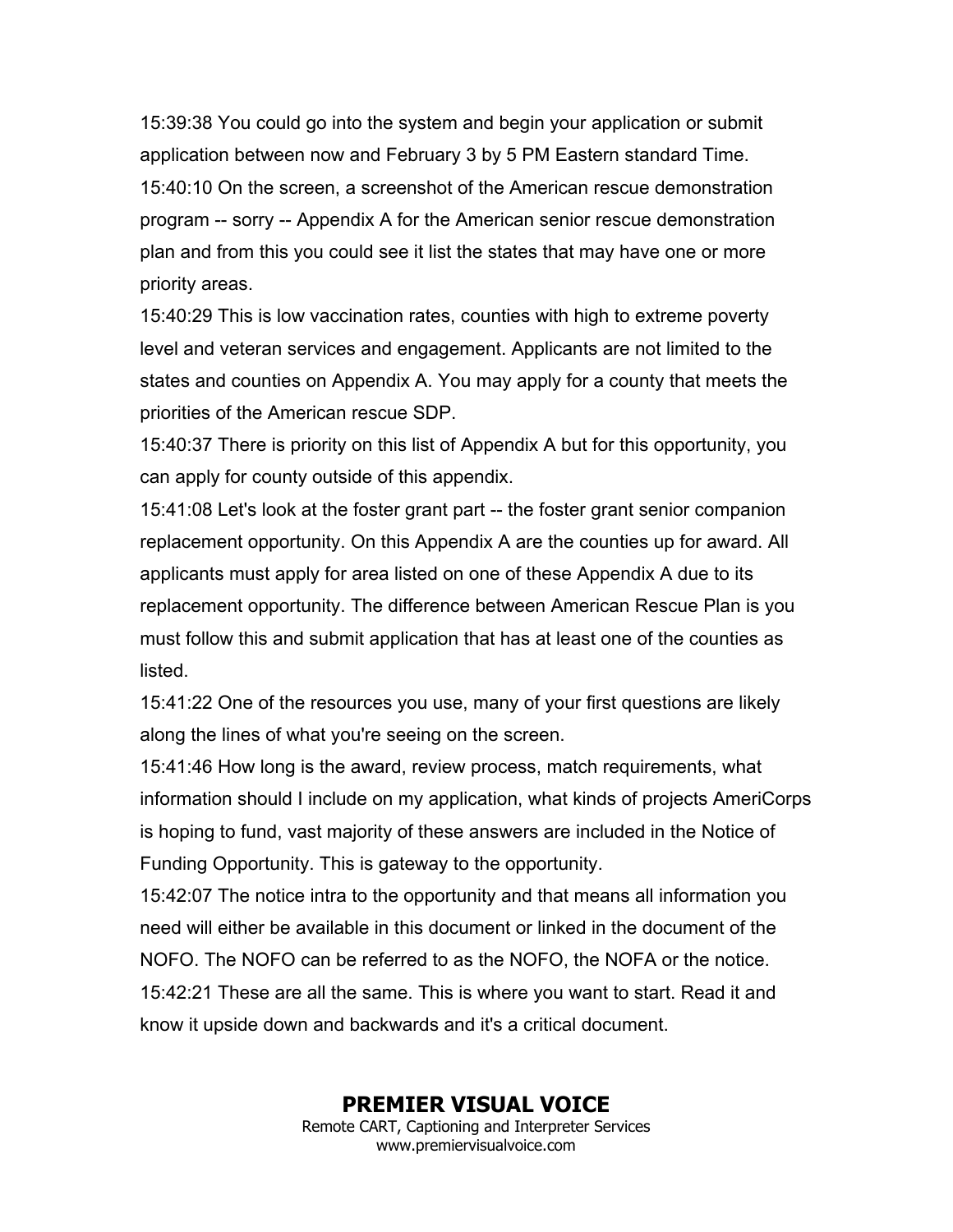15:42:30 We are adding to the chart the two opportunities of funding pages that have the notice of fund and information. We have added those links to the chatbox.

15:42:58 Whether you are applying for the American Rescue Plan, you have your own funding opportunity page and your own notice and if you apply for foster grandparents or senior companion, those are on the same funding opportunity page but they both have their own notice that you want to read independently. 15:43:31 Here are resources to get you through the application process. In addition to the NOFO or notice, there's other resources very important for you. Appendix A which I refer to as is list of available opportunities.

15:43:47 If you are applying for American Rescue Plan, SDP project, apply for counties not listed on Appendix A but if you are applying for foster grant a or and or senior companion, you must apply for area as listed on Appendix A.

15:44:01 Please refer to the notice. We have Appendix B which a plane -- which explains national performance measures in-depth. We offer webinar on this topic that goes more in detail on the performance measures and how they apply to the program you're interested in.

15:44:15 We will cover that more detail in future webinars. We have appendix C in this to review the terms for AmeriCorps Senior programs.

15:44:42 There's the grant application instructions. It's a step-by-step guide to navigate electronic grants management system. EGrants. Within that document, we have the work plan development worksheet, which is helpful when you try to think about how you plan your activities and how you can communicate your plan to AmeriCorps Seniors.

15:45:14 That's located in the grant application instructions. Finally we have the FAQs. We update as questions come in that are most common. We use the email boxes americanrescuesdp@cns.gov and the 2022 -- and the 2022FGPSCPExpansion@cns.gov for questions.

15:45:37 Moving into eGrants key tools and tips. We have preliminaries out-ofthe-way so now we want to think of key tools for using eGrants. EGrants is

# **PREMIER VISUAL VOICE**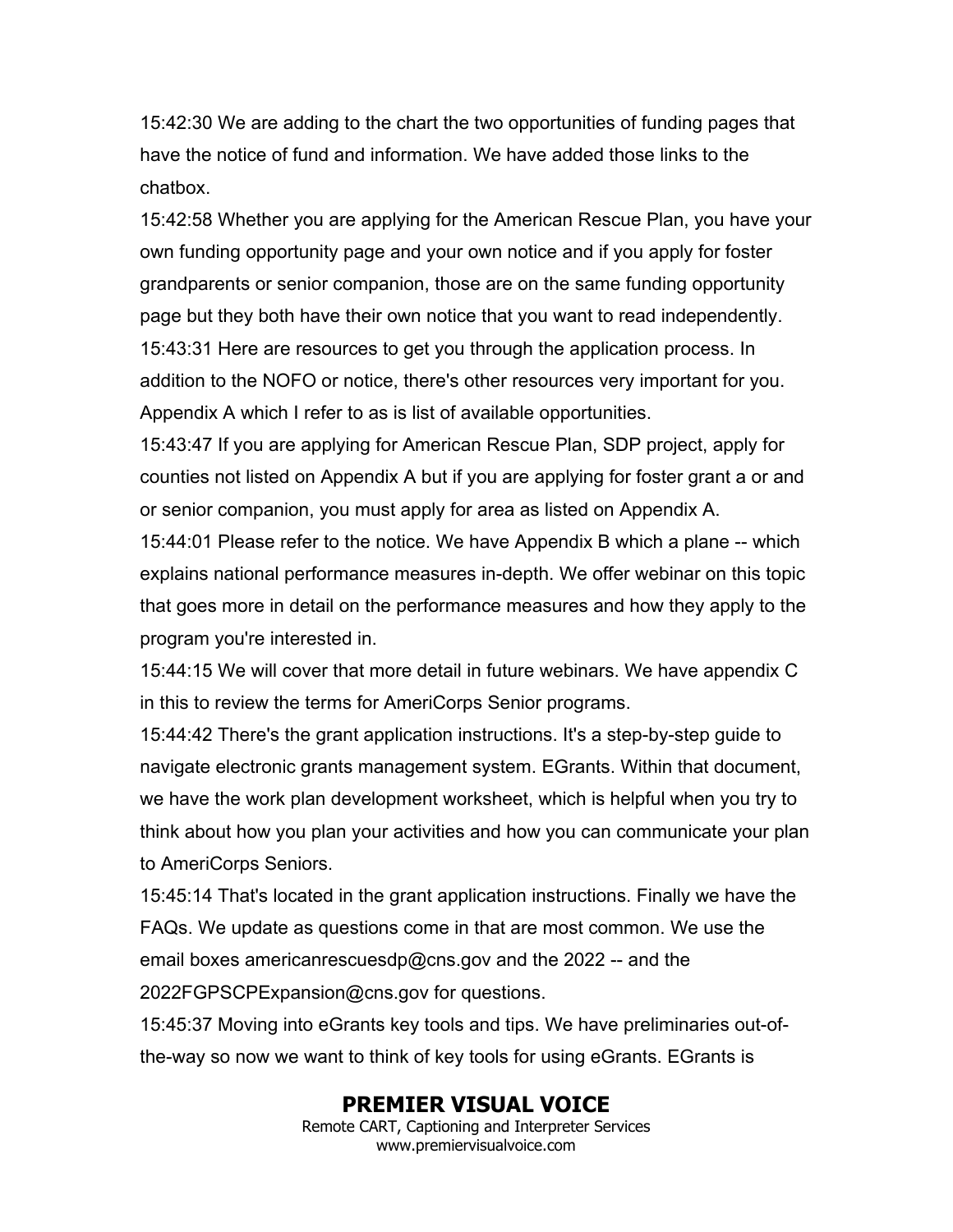electronic grant system and it helps us get information and standardize way so you could use that to aggregate things.

15:45:47 It makes it easy and quick to get results back. This is technological system and likely any system you need to keep a few things in mind when using it.

15:46:05 I know we have some folks who have used the system before. We have majority that have not so I'm hoping that [indiscernible] on the call will be helpful and put into the chatbox any tips and tricks you have used to help you navigate and enter information into eGrants.

15:46:17 Which one of you have any thoughts on what is helpful when working in the system? Put in the chat, put the suggestions in there.

15:46:34 Anybody? I thought there was at least nine.

15:46:49 That's okay. Don't wait until the last minute is a good one. Anybody else?

15:47:02 Work with others is a good suggestion and work within the agency.

15:47:17 I will share some of my tips. Use word document is going to be one of them.

15:47:38 Save often, save often in the system and those are very true and it's the most important thing you could do. Do you work in word processing application, WordPerfect, Google Docs, Microsoft Word, whatever you use to type out your documentation and then cut and paste into eGrants.

15:47:58 EGrants is not great competition -- is not a great composition tool. It is great to pass on information. The help desk is your friend. There's a hotline and technical issue, the help desk is your friend and information to contact that is all listed.

15:48:09 I think you hit the major points of making sure you don't wait until the last minute and using word and cut and paste but the help desk is your friend. Prepare to submit application well in advance.

> **PREMIER VISUAL VOICE** Remote CART, Captioning and Interpreter Services www.premiervisualvoice.com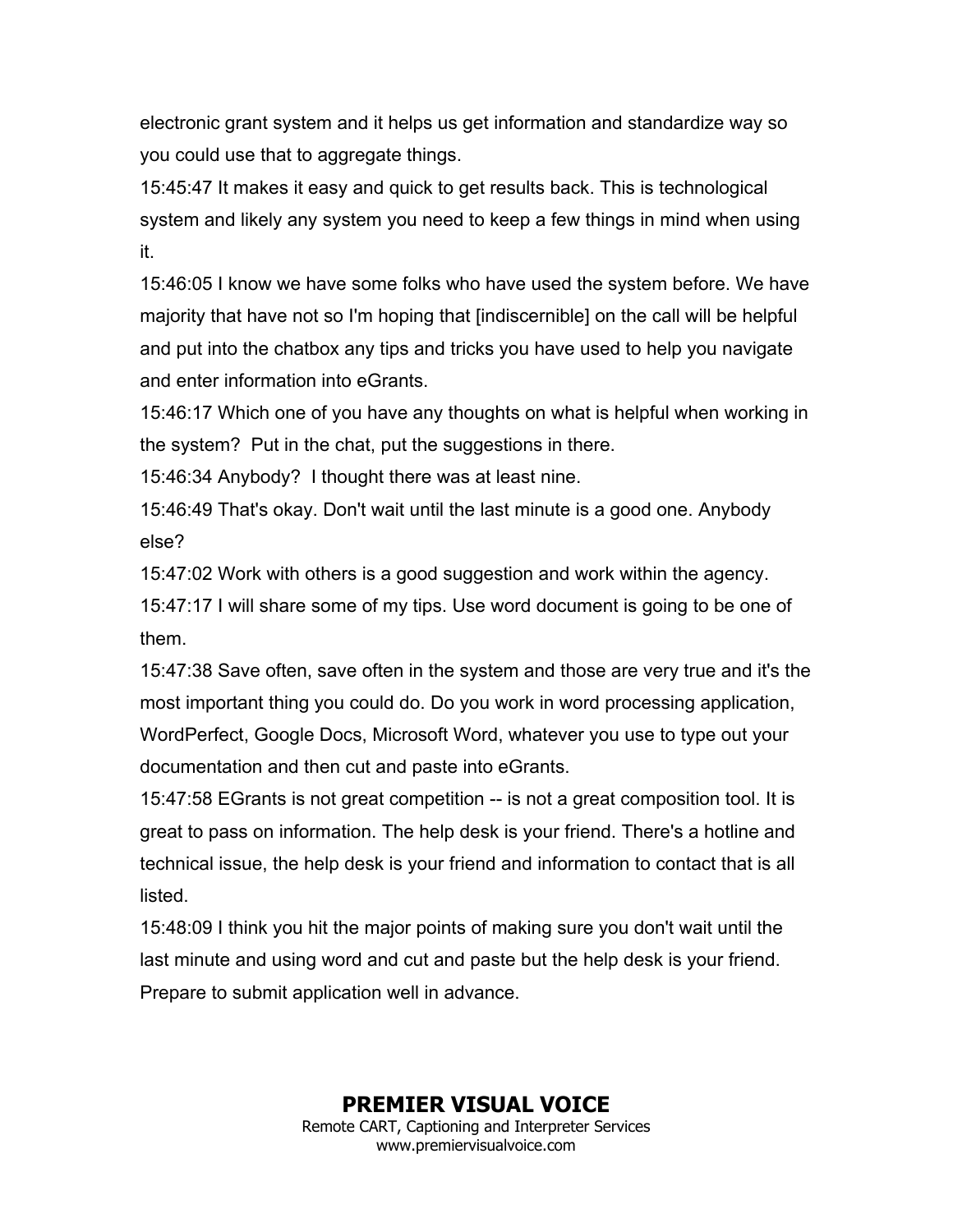15:48:23 That's important. Well in advance of the deadline. At least 10 days in advance because it's electronic system and sometimes things happen that may hold up the system.

15:48:52 If you could have the deadline earlier, most likely you will get it submitted. That goes hand in hand with submitting on time and let's say you came across something and it's February 3 at 4:25 PM and you call the help desk and they are addressing other people, it pushes the deadline and makes things stressful.

15:49:17 Try to submit early. The next one goes along with the first one, there's a work development plan worksheet you could use to plan out the national performance measures. We talked about that in one of the previous webinars if you attended national performance measures, we have those coming in the future as well as repeats.

15:49:26 There's a template you could use to write out your goals based on using the Appendix B, national performance measures to help you with that. 15:49:52 Before submitting your application, print it from eGrants if possible. There's a 15 page limit. How you will know the pages of your application is by printing it out from the electronic system itself and that's how you will know how

long your actual application is, view it before you submit it.

15:49:58 If you have problems using National Service hotline, that is so important and I will take a second and navigate to where the contact information is.

15:50:36 Emily, could you pull the contact information and put it in the chatbox? Sorry. We will get that for you guys. When it comes to technical issues, such as if you are confused about the notice, or need information from the webinar, you can email American rescuesdp@cncs.gov

15:50:53 It's the place to submit your question or how the programming is but it's not place for technical issues within eGrants. Use National Service hotline for that. You could get the contact information when submitting application. 15:51:00 Moving into step-by-step walk-through.

# **PREMIER VISUAL VOICE**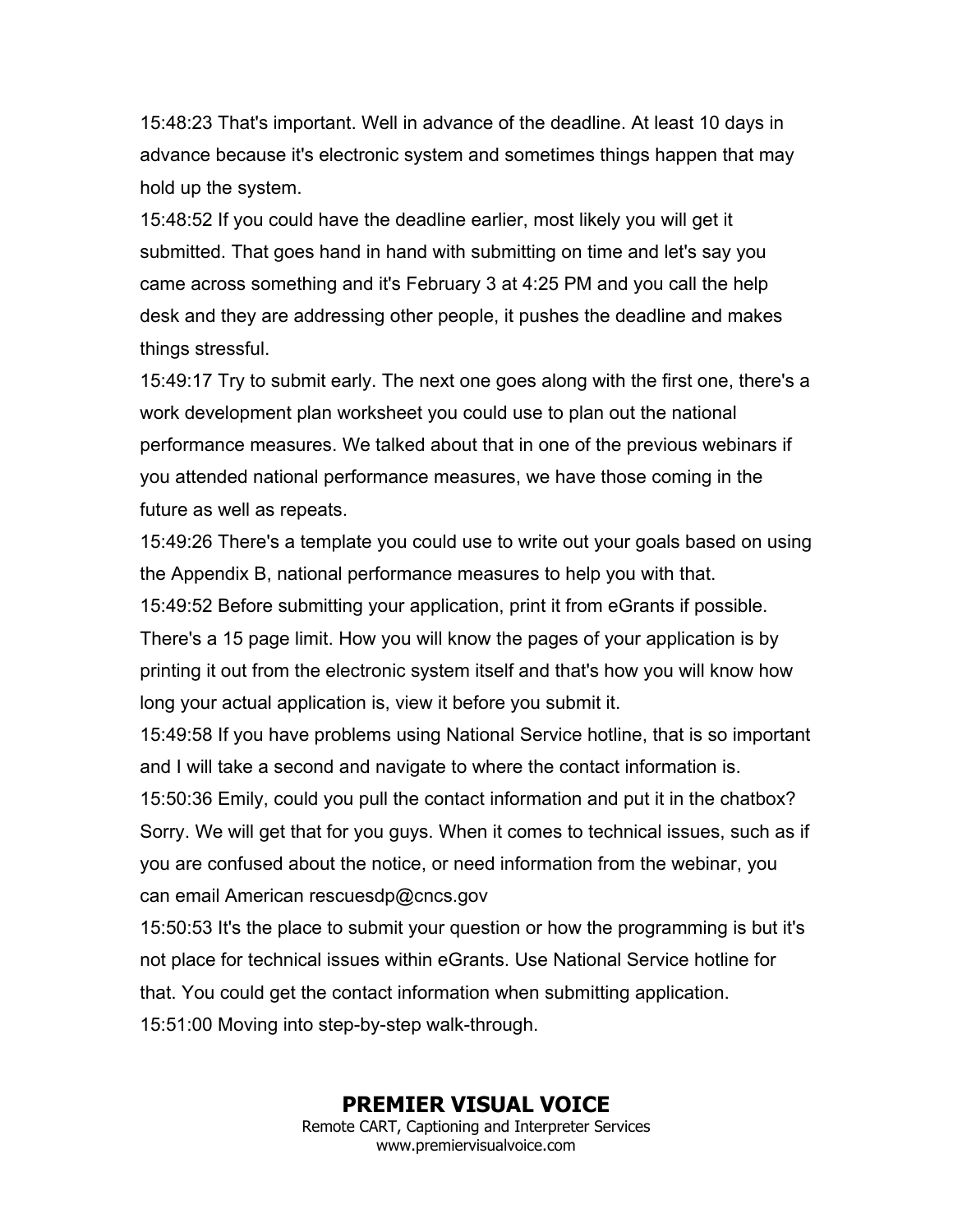15:51:26 Now that we have those tips and tricks out-of-the-way. Let's enter eGrants. This is the first screen you will see when you enter eGrants. Create an account first if you have not already. I will not go into detail on how to create account but there's information on that with the grant application instructions. 15:51:37 Create an account before you get to the next stage. Thank you, Emily, for putting helpdesk information into the chatbox for everyone.

15:51:56 We will log in and you will see this page and this is the system we use to create a new application and it's also the system where the grants live. 15:52:17 If you are awarded AmeriCorps AARP American Rescue Plan SDP grant or foster grant or senior companion replacement grant, you will manage a grant in many different ways and through the system. You will see the information here and it's not just unique to ACS but all the programs used for applications.

15:52:47 It will ask you for the NOFO or NOFA or notice and go to the drop down and look for FY 2022 American senior ARP senior demonstration project starting July or the FY 2022 American seniors FGP or SCP replacement and that will get you started. It will take you to the screen that looks like this.

15:53:03 If you look at the left, this is outline of everything you will need to submit. On the left you have outline of all information you need to submit for your application. It is similar to the notice.

15:53:20 Is automatically populated based on the NOFA or notice of information and it will pull the account you created and you want to make sure it's all correct. 15:53:27 We will circle back at the end of the process and talk about authorized representatives. We will work our way through the outline. It's going to start with narratives.

15:53:52 You could see narrative section has a number of subsections. In the chat, how should I learn what I should put in each subsection? Where might echo and find information AmeriCorps Seniors looking for in each subsection? Where would I find out for each notice or for each narrative on what is required? In the chat.

### **PREMIER VISUAL VOICE**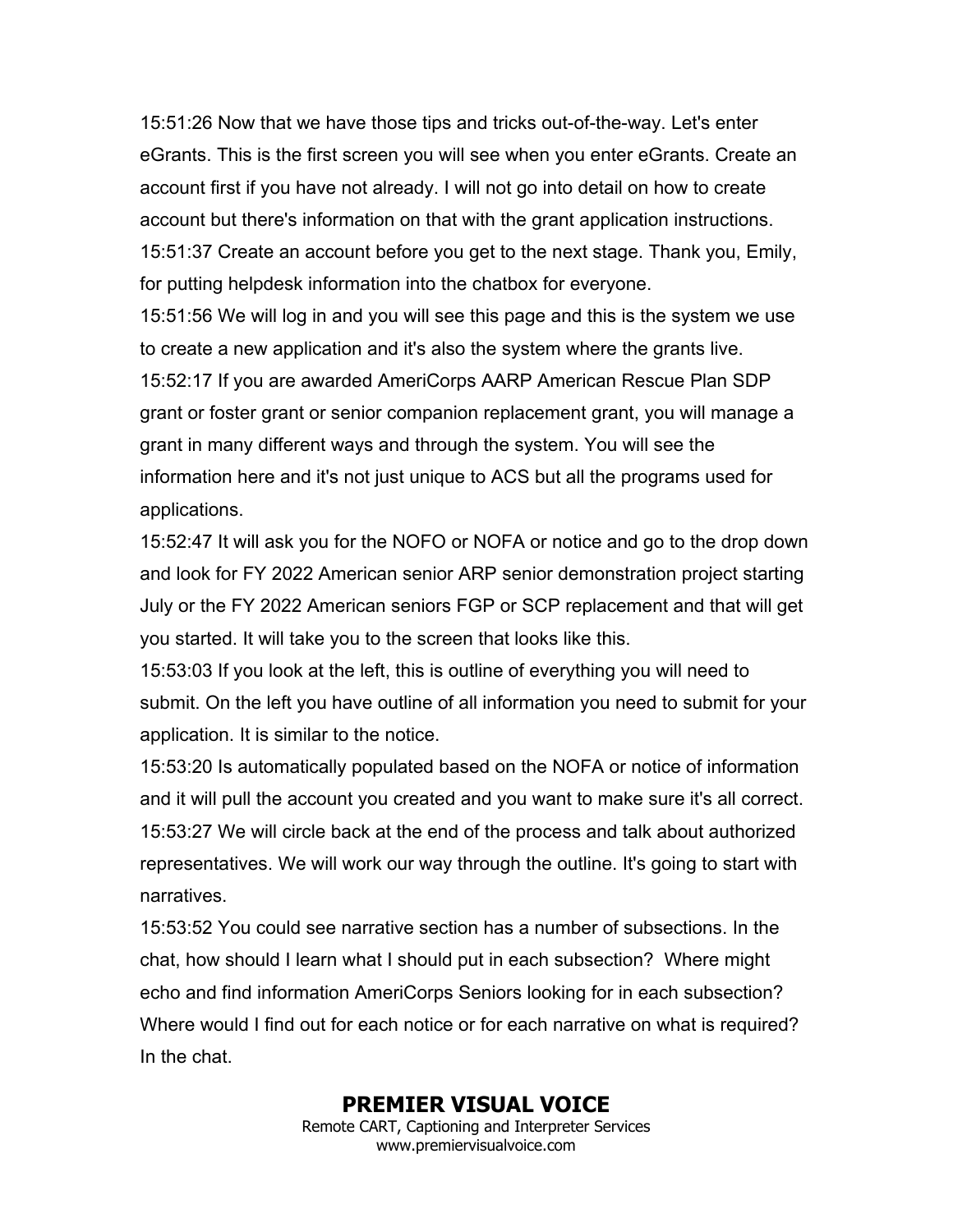15:54:34 Click on items of the list, that's a good idea. Any other ideas? You will use your notice. In the criteria section we listed out all the different sections and what's required. In eGrants what you have is standard system and then as we create the notice, we specify what might go into those sections so each application may not be similar in what is being asked in each narrative. 15:54:38 You can also use grant application instructions to help you walk through but within that, it will refer you to the notice. So thank you for your responses. 15:55:07 We hope you will attend or watch performance webinar when we review how they are important about this application. This is where you tell what you will do project specific outputs and outcomes targets and tell us how many unduplicated volunteers or volunteer service years you are going to involve in each activity to give us the extent of the scope of your work.

15:55:29 This is structured into the build more than written. Let's see what that looks like when you enter the work plan section. This is what you will see. It's a blank and then click on this to get started. Once you get started, you have the opportunity to build things out.

15:55:59 The first thing you will need to do is select objectives and focus area. When you attend the folk -- when you attend the webinar, you will learn more about the focus areas and what they are and what they how will match the focus activity. Within each focus area, there's more specific objectives.

15:56:04 What we see here like education is a focus area and objectives appear underneath that. This is waterfall menu. When you click on one of the titles, you will see objectives.

15:56:27 We don't see healthy features or objectives underneath healthy futures because we did not click on it. If we did, we would see those. This is a great place to point out how important it is to develop work plans before you go into eGrants by using the work plan development sheet found in eGrant application instructions.

15:56:41 I will select for my objectives and then I could come back later and add more if I want but this will send me on the task to get the system for information.

## **PREMIER VISUAL VOICE**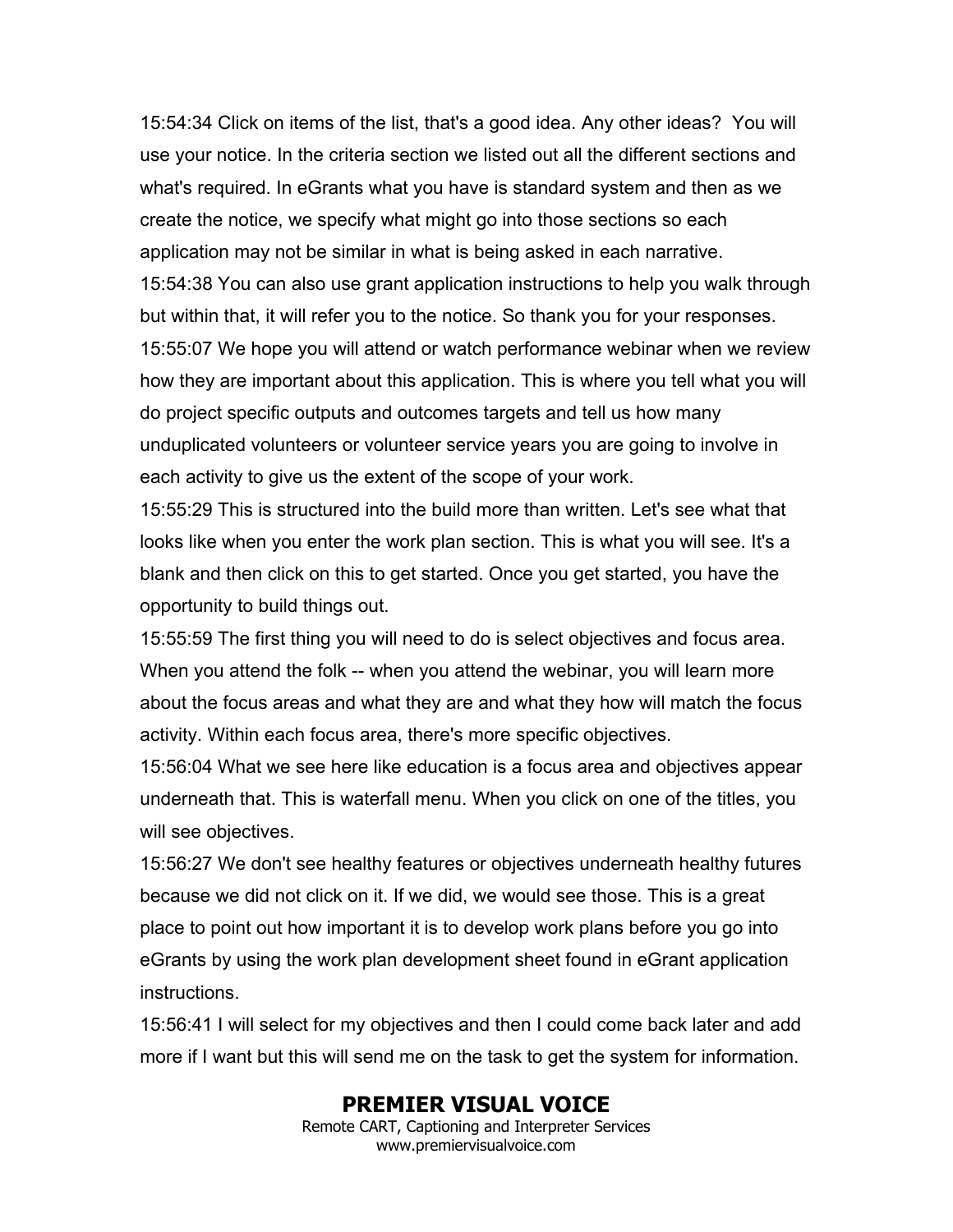15:56:52 If I did not click everything I need, it will be complicated to go back. 15:56:55 Couple other things I will note. This screenshot for education focus areas and for those of you apply for healthy futures, it will look like this but have healthy futures marked off.

15:57:20 Once I have done that, I could click on next and it will take me to the screen. Now you will not see anything so at the top because it's meant to summarize what you have built.

15:57:37 When you start out you come to the screen first time, it's blank because you have to build out additional items.

15:57:39 One of the most common issues that we see in this stage is assuming that the size of the text box that you see on the screen indicates how much information we want. That's not the case. To understand what to put in these fields, look at the grant application instruction.

15:58:04 They give you what a complete community need definition is and you want to meet the requirements on the side of the field of the screen has nothing to do with the amount of space that you have. You will make sure you answer all questions and fill it in but just because you see the square size, does not limit you from entering more information.

15:58:28 You want to type it out and then cut and paste. What you put on -- what you put out on one stage of process will filter through to the next screen. We have jumped ahead at the screen to simulate what it looks like when you have entered several of the fields.

15:58:44 Build them in the screen providing information here. What you will do after this is start to choose your output outcome target and allocate volunteer service years for stipended program for unduplicated volunteers for nonstipended program.

15:59:03 We have had to go through the screen for each one of the 4 work plans that you see here. For this application, we have built 4 work plans on the last screen and now we want to add the VSYs and put those outcomes target.

# **PREMIER VISUAL VOICE**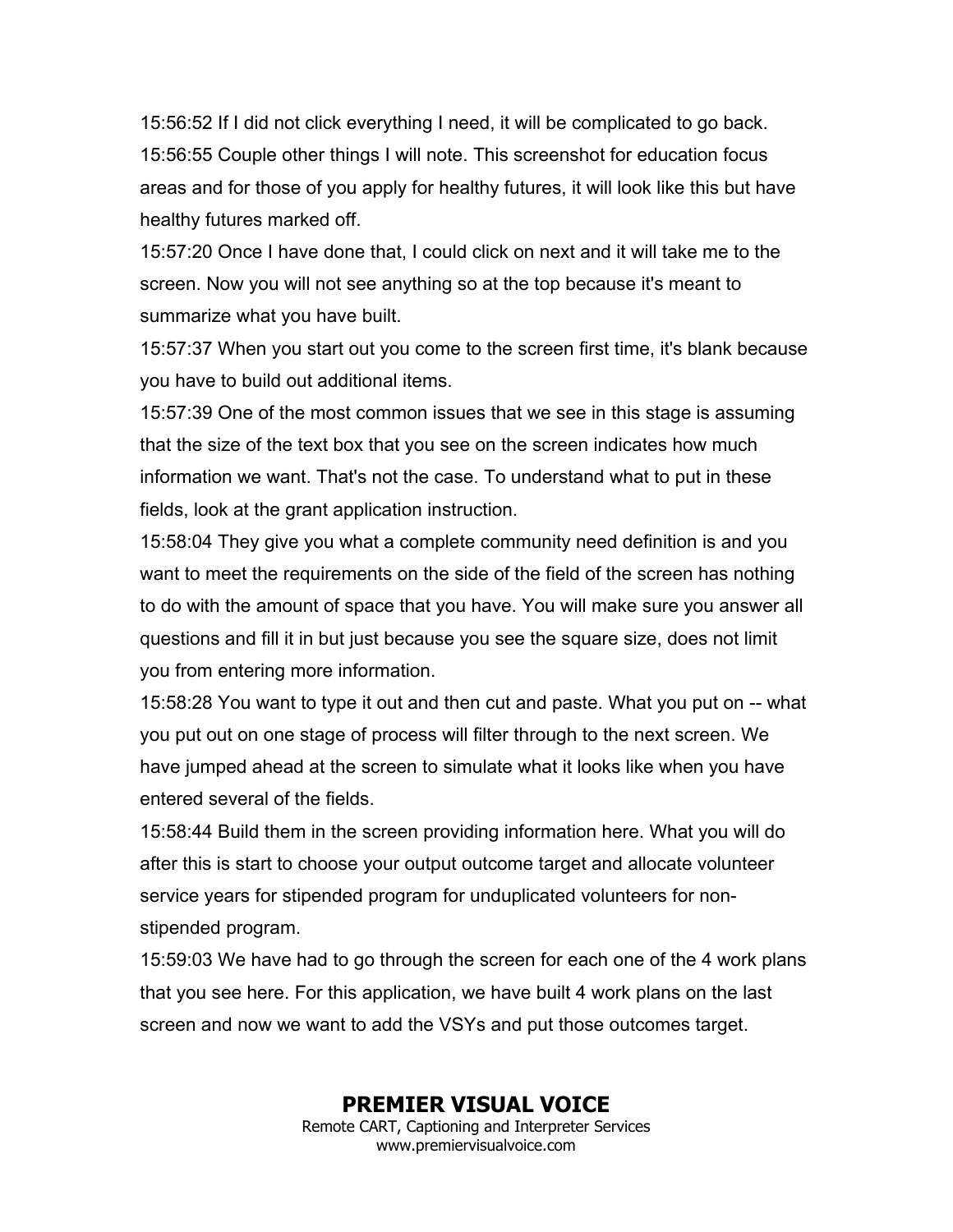15:59:19 Enter targets but I could not it was locked. Once I changed the project total number from zero to number of VSYs, we can allocate the target. 15:59:35 We have done that for this example as we put 100 to keep it simple. Now it's time to fill out the rest of the fields.

15:59:59 Can anyone tell me how you would get the output and outcome target? Where did those come from? How do you figure it out of what you want to enter as output outcome target? Anybody have any ideas how to approach that? 16:00:30 Would that be the number of [indiscernible]? How would you determine that for yourself? You would want to identify number of [indiscernible].

16:00:49 Through Appendix B could be a great resource, assessing community needs reflecting on the scope of narrative. You want to make sure those match up, absolutely. And then the NOFO could help.

16:01:19 We would start up with the best guess at what you could accomplish. From past experiences, using resources, researching different stations, expectation, what we are looking for as you are on the right track of trying to figure out to assess what program is asking you to do and what I could actually do, I may shy away from [indiscernible], it's more of a projection.

16:01:50 You want to do a research that is indicating about what we think we will achieve in a given year. You will project that during similar work and build off of it and or you have been working and may be partnering with other stations and community partners, advisory board doing the work generally know how many families, how many children or maybe how many in need and then use that information to create your target.

16:02:38 How many do you think will experience this change in their lives as a result of that is what is art -- of what is the outcome target is? Unduplicated volunteers or volunteer service years, for the purpose of a stipended American rescue SDP and the FGP SCP and -- replacement application think of VSYs and then if you are doing application for unduplicated volunteers, those would be on stipended -- those will be non-stipended for American rescue opportunity.

> **PREMIER VISUAL VOICE** Remote CART, Captioning and Interpreter Services www.premiervisualvoice.com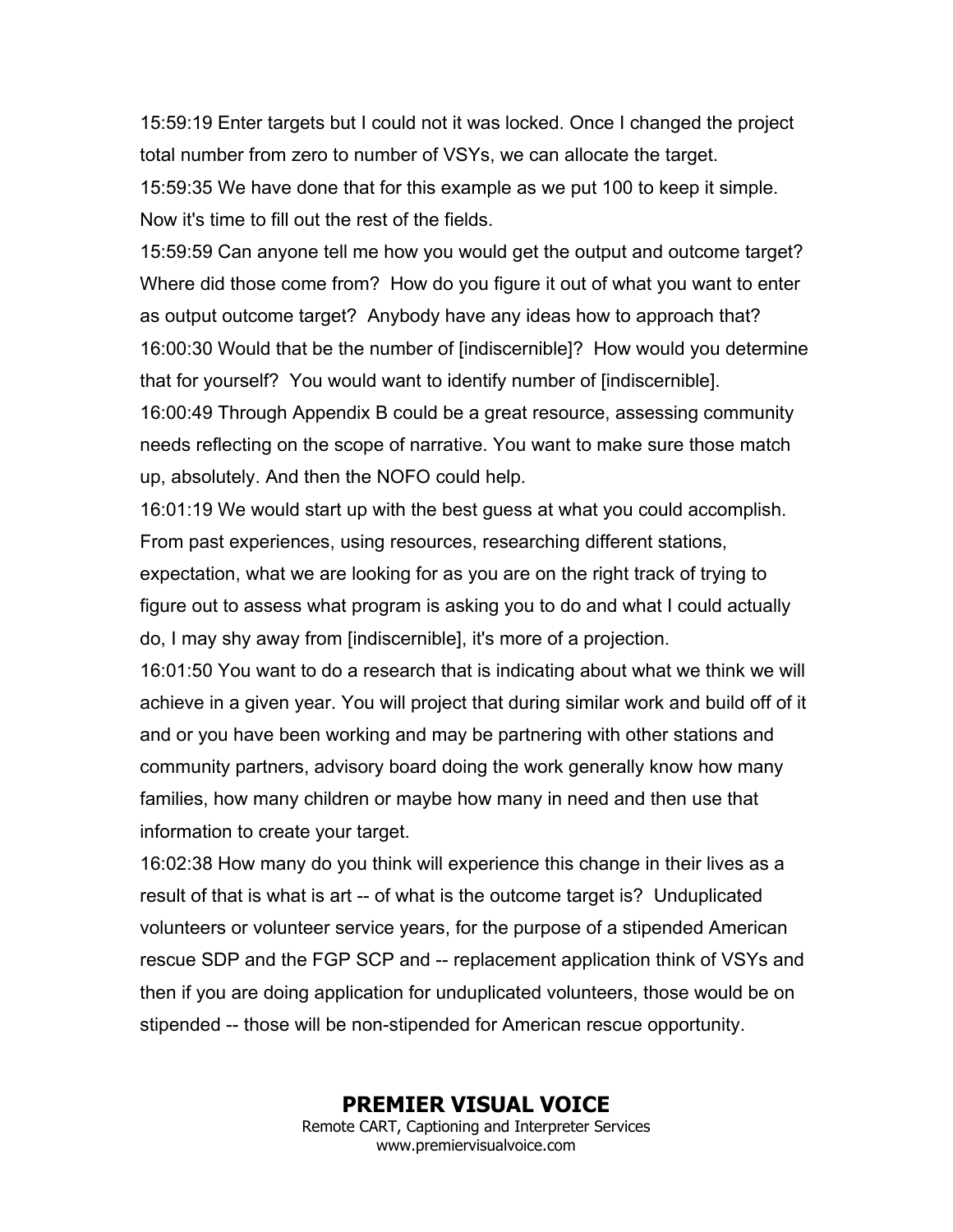16:03:06 For now, we will say VSYs we will have up to 100 in the outcome. This is when talking about how many VSYs you must put into a national performance measures. Can anyone remind me of that figure? You want to divide the amount you are applying for by what?

16:03:28 If you are applying for the American Rescue Plan and you are doing a stipended program, you would do 7500. Any other ideas?

16:04:15 If you're doing unduplicated volunteers so non-stipended program, it's \$1000 per amount you are requesting. For the FGP SCP replacement opportunity, it's a different amount. That is 6500 per request that amount so American Rescue Plan, SDP unduplicated volunteers is \$1000 per amount you are requesting if you aren't going to provide stipended opportunity, to \$1000 and if you do stipended program, you would have \$7500 per amount you are requesting.

16:04:21 If you do replacement opportunities for fostering a pair and or senior companion, the cost [indiscernible] per VSY is 6500.

16:04:56 So the system will give you some summary charts and tables. There are FYIs and they help you to look at the information. They do not tie directly to any of our requirements.

16:05:14 It's more just to help you. When you click on validating performance measures, that will check to make sure you completed all information needed to complete this. It will not check to see how many unduplicated volunteers or VSYs your program into your national performance measures. It will not look at community need section. It will just check to make sure the information is complete.

16:05:27 After you validate the performance measures, it will check to make sure everything is okay. You will go back to the full application by clicking that button right here.

16:05:59 You have a section of the required documents and this is like a checklist for you. You will send this information via email of either americanrescuesdp@seencs.gov or the 2022 FGP SCP replacement@cncs.gov.

# **PREMIER VISUAL VOICE**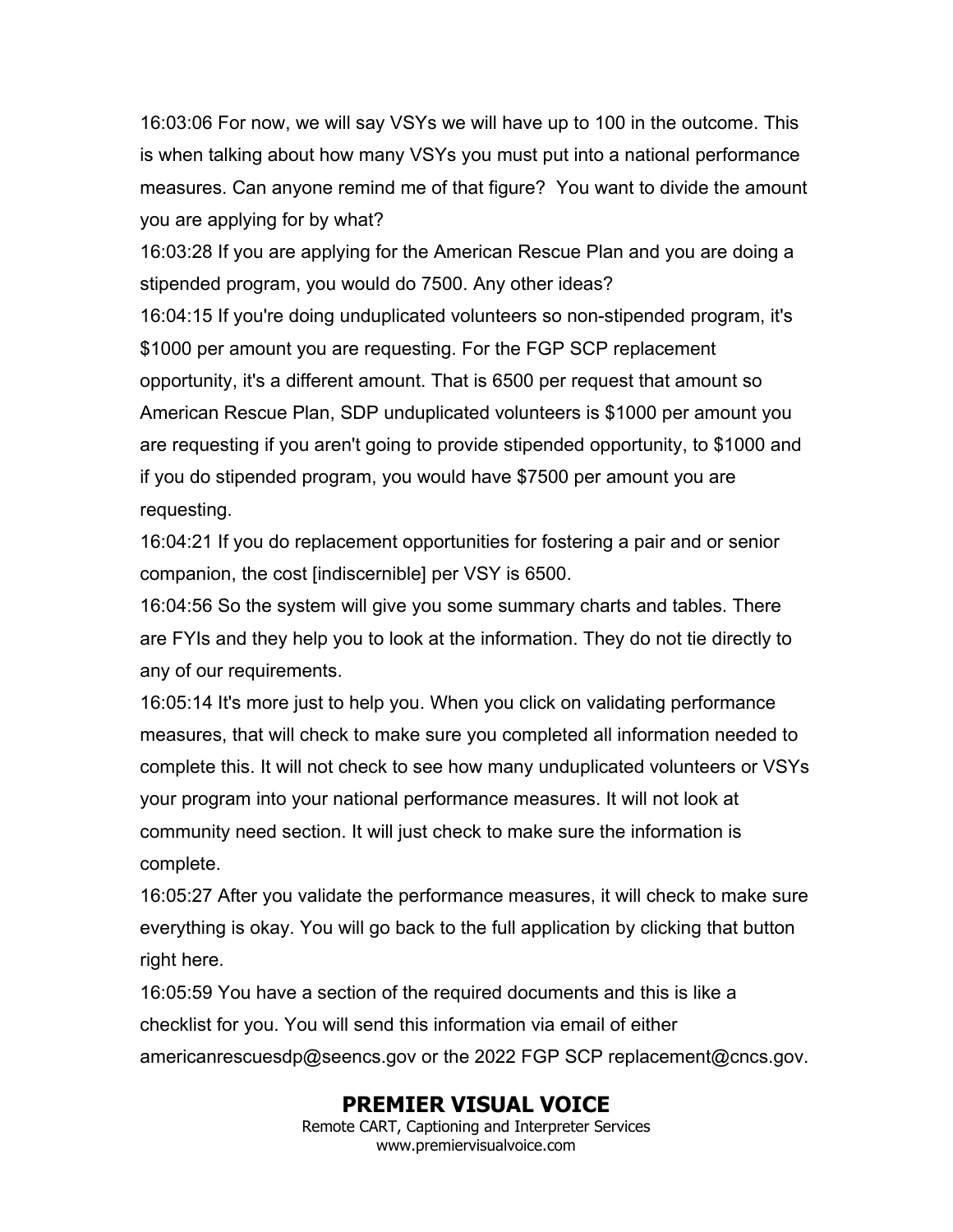16:06:21 They do not update automatically. You have to go back and tell us the information again and it's a checklist. Go through them for the instruction. You will see a full list and it doesn't mean you have to submit every document on the list.

16:06:32 Review the NOFO and it's the key to tell you what documents are required. For this application. You don't want to waste time submitting documents that are not needed.

16:06:56 I want to review to documents required for all applications. The application operational and financial management survey or the OFMS, required for all applications in these opportunities regardless if you have a current grant or not.

16:07:32 Some incumbents may have completed financial management survey referred to as FMS in the past. That does not count. You need to complete OFMS. It is different than the FMS and will not be [indiscernible]. The form needs to be completed in full in response to every question and if there's additional comments needed to explain your response, you should use prepared comments section.

16:08:04 I want to note it must be submitted in a Word document. We will not accept PDF. The word document makes a compatible to the system we use to pull information into a created system. Please note it must be in word. The next document we have is a diversity questionnaire.

16:08:12 This form is an online system. You must submit information that covers organizational structure and the program you plan to apply for. You must submit that as well. Through this survey.

16:08:31 Get to the budget section and this is the next section of application. The budget section is divided into two screens. To enter information, add in new budget item for some of the fields.

16:08:59 For others, you will see that they are prebuilt and you have to -- you just click edit. Something you could add lines for but some things are built in and click edit button and this will help you put in budget information.

# **PREMIER VISUAL VOICE**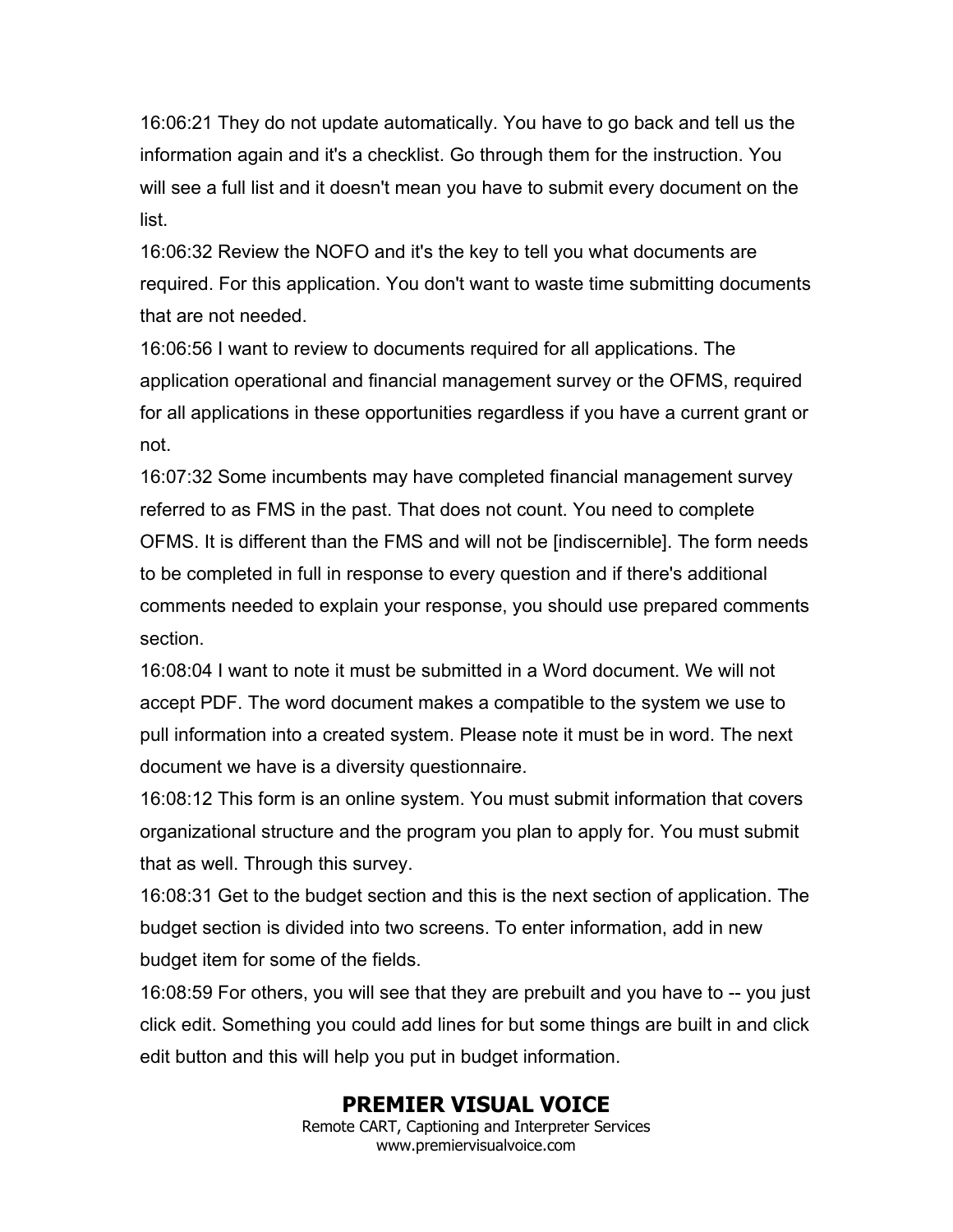16:09:05 There's a helpful budget compliance checklist in the application instructions to assist you in the process. I recommend when you work through it or you think you're finished, walk through the one time just to make sure you covered everything you need.

16:09:33 I also want to recommend one of the trainings that we already have posted on each of the funding opportunities is the best practice in budget development and for more information on budget, I recommend it highly. For the office of grant administration, did a great job preparing all the information and is highly recommended you review that.

16:10:16 Finally we get to authorize and submit screen. I mentioned at the beginning of webinar that authorized representative screen is important. This needs to can be -- this needs to be completed by a person that could legally bind their organization to this contractually. The title of the person will vary. It may vary but the key thing is it needs to be a person who has ability to bind the organization in a legal capacity.

16:10:45 In many cases that may not be the person completing the application. You will have to create an account for that as a representative who has their own SCParate account. If you happen to be the one is submitting preparing the application but you have a supervisor or president or director that has to sign off on it, they will need their own account.

16:10:45 You may want to plant the seed for them in advance so that account can be created and ready to go when you are ready to submit the application. 16:11:21 We have in the FAQs, one of the questions, it is 4.1, how do I enter my authorized representative name and application? They have to sign in with their own user account. They could do that by creating their own account. I have it here in the application instructions showing that tool from earlier you could see the instructions will help you process it quickly by doing step-by-step to create the account.

16:11:25 Refer to grant application instruction how to create account for the representative.

## **PREMIER VISUAL VOICE**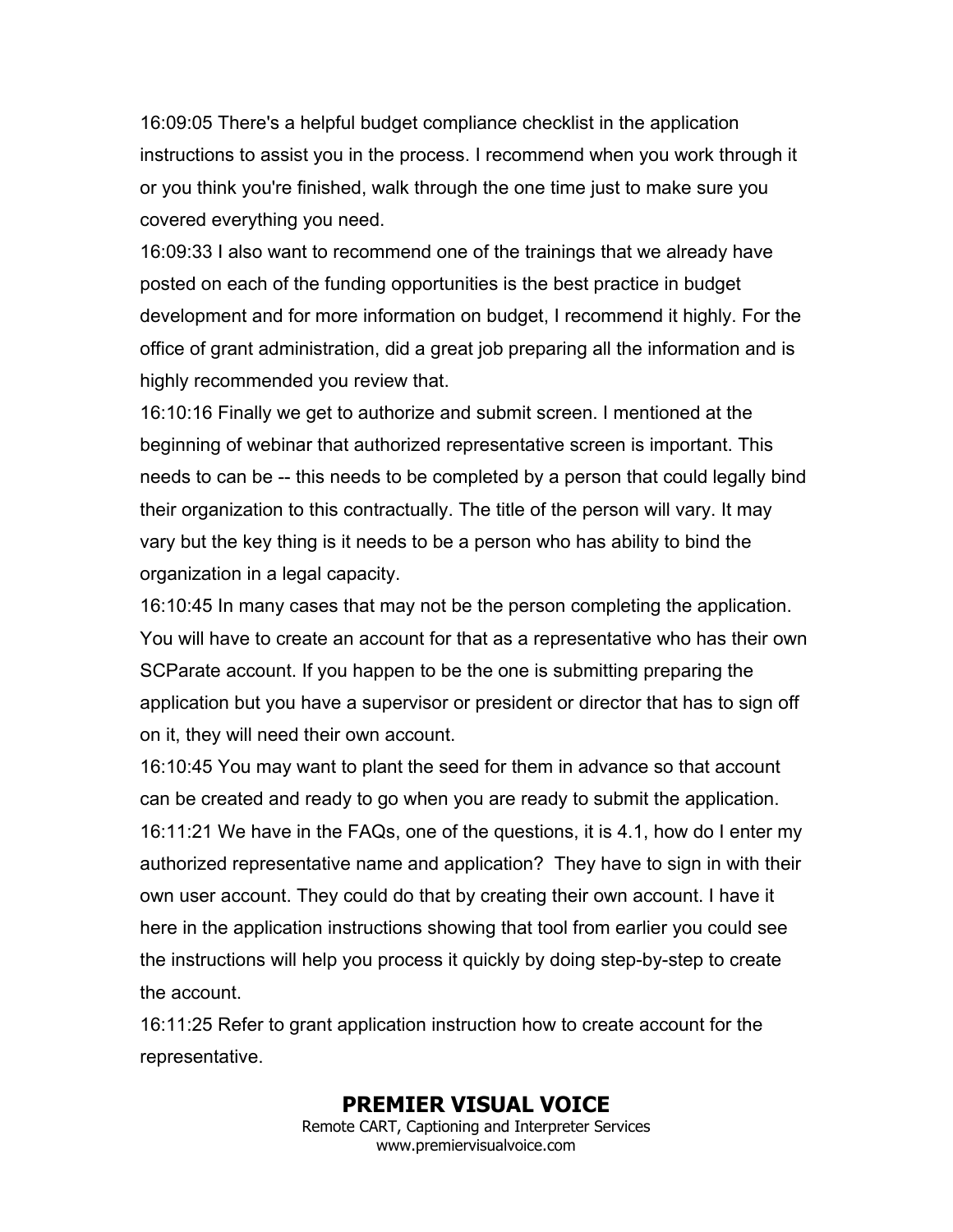16:11:46 We will put up a poll for you. I will work through any questions you guys may have.

16:12:35 >> While folks are responding, there's a question related to Appendix A. Debbie, please correct me, if I answer this incorrectly. For folks who are interested in applying for the American Rescue Plan AmeriCorps Seniors demonstration project, if your county is not listed on Appendix A, you are eligible to apply, however, if you're interested in applying for the foster grant, Senior Companion Program, your county must be listed in Appendix A in order for you to be eligible to apply.

16:12:36 How did I do?

16:13:19 >> You are on point. That's the difference between these opportunities. Appendix A for American Rescue Plan is not as binding. You can apply for other areas and you want to be able to demonstrate how those areas still meet priorities of the notice and Emily is correct in FGP SCP has to be on those appendix because those are replacements and those are areas over the last year had program and had opportunity for volunteers and we would like to put program back in that area to continue the opportu

16:13:20 Great job.

16:13:47 >> Another question -- related to budgets and non-stipended volunteers. If you apply for \$10,000 and you don't pay your volunteers, is it correct that you would need to have at least 100 unduplicated volunteers?

16:13:52  $\ge$  Let me do the math again.

16:13:57 >> \$10,000 in the budget, a stipended.

16:13:59 [Crosstalk]

16:14:26 >> I think you meant to put 100,000 extra funding request and then, yes, if you plan to do non-stipended opportunity that would be not paid, you would need at least 100 unduplicated volunteers to plug into your national performance measures.

16:14:46 >> Thank you. Also have a couple questions about when the webinar recording will be available and where? Where it will be available on the funding

# **PREMIER VISUAL VOICE**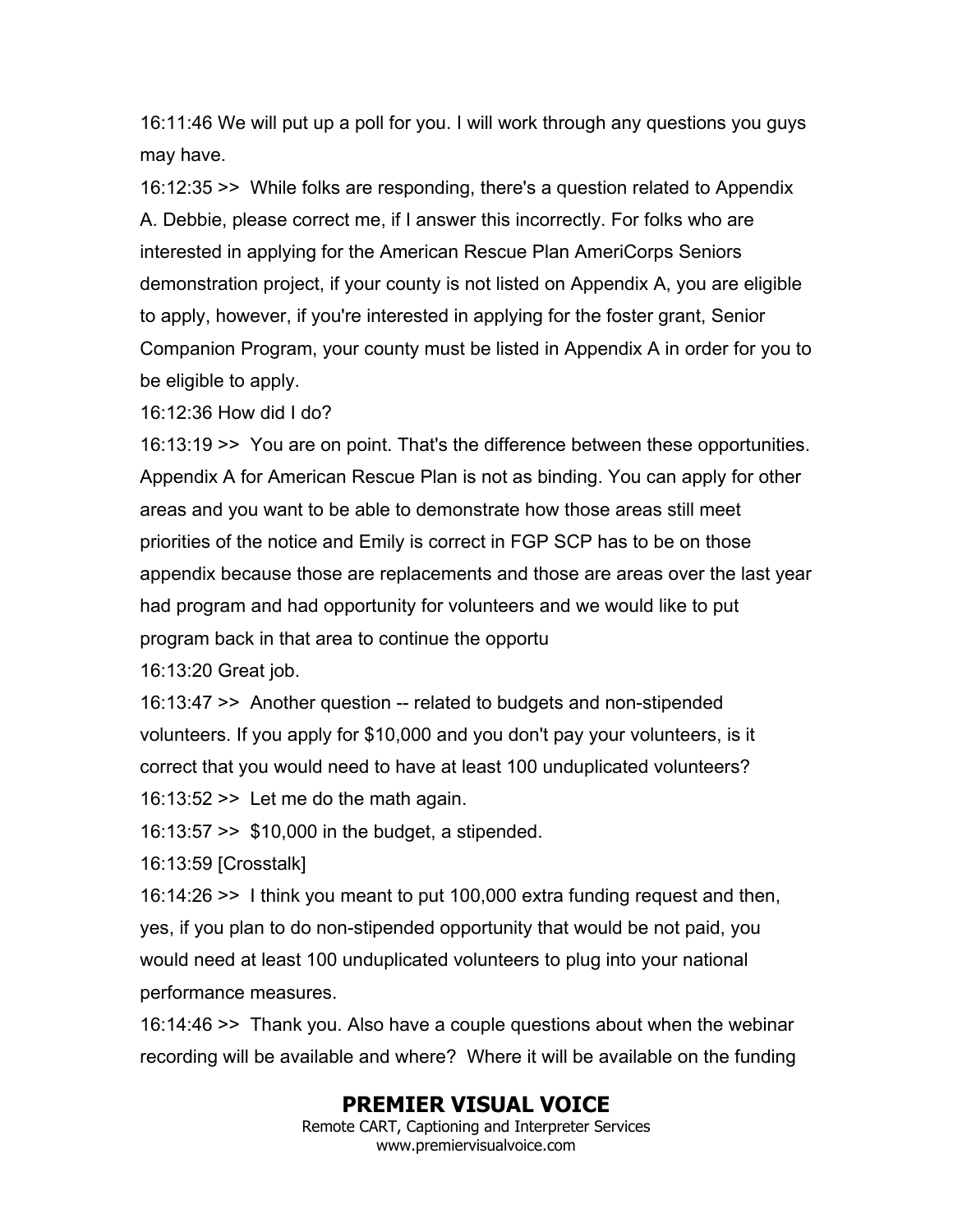opportunity page? And we expect that the recording will be available in about one week?

16:15:13 >> Yes, that's correct. We have the amazing team on the call right now transcribing everything I am saying. As well is what is written on the screen and both in English and in Spanish. So I've said a lot today and they need time to prepare the document so that we could post them on the website.

16:15:34 There are the two pages that you're interested to view. Where you registered for the trainings is where you will find the webinars. If this is the last webinar opportunity, we will quote the registration and then add the YouTube link as well as the closed captioning in English and in Spanish so you can access those and come back and review them.

16:16:05 You either go to the American rescue STP page funding opportunity page for that information at least a week out from today or go to the foster grandparents senior companion funding opportunity page and go to the section of the technical assistance and then you will see the YouTube video, closed captioning in English and Spanish. Give us at least a week to get that. 16:16:38 >> Thank you. One more question related to eGrants. If you have executive director who will act as legally binding signer of the agreement, when they create their account, will they have access to the application that you have already put together, or do you have to build your application again in their eGrants account?

16:16:58 >> The grant application instructions will give you guidance on how to set up the representative account so it links to the application already started and they need to either review or sign off on it. It will be able to connect.

16:17:16 >> Thank you. The last question that we have although folks may type a few more in is, is there a minimum of nine hours that each volunteer needs to contribute during the grant period?

16:17:49 >> That's a question that's unique depending on what you are applying for. For unduplicated volunteer, non-stipended volunteer, they have their own requirements and then for FGP, SCP or stipended program and the American

### **PREMIER VISUAL VOICE**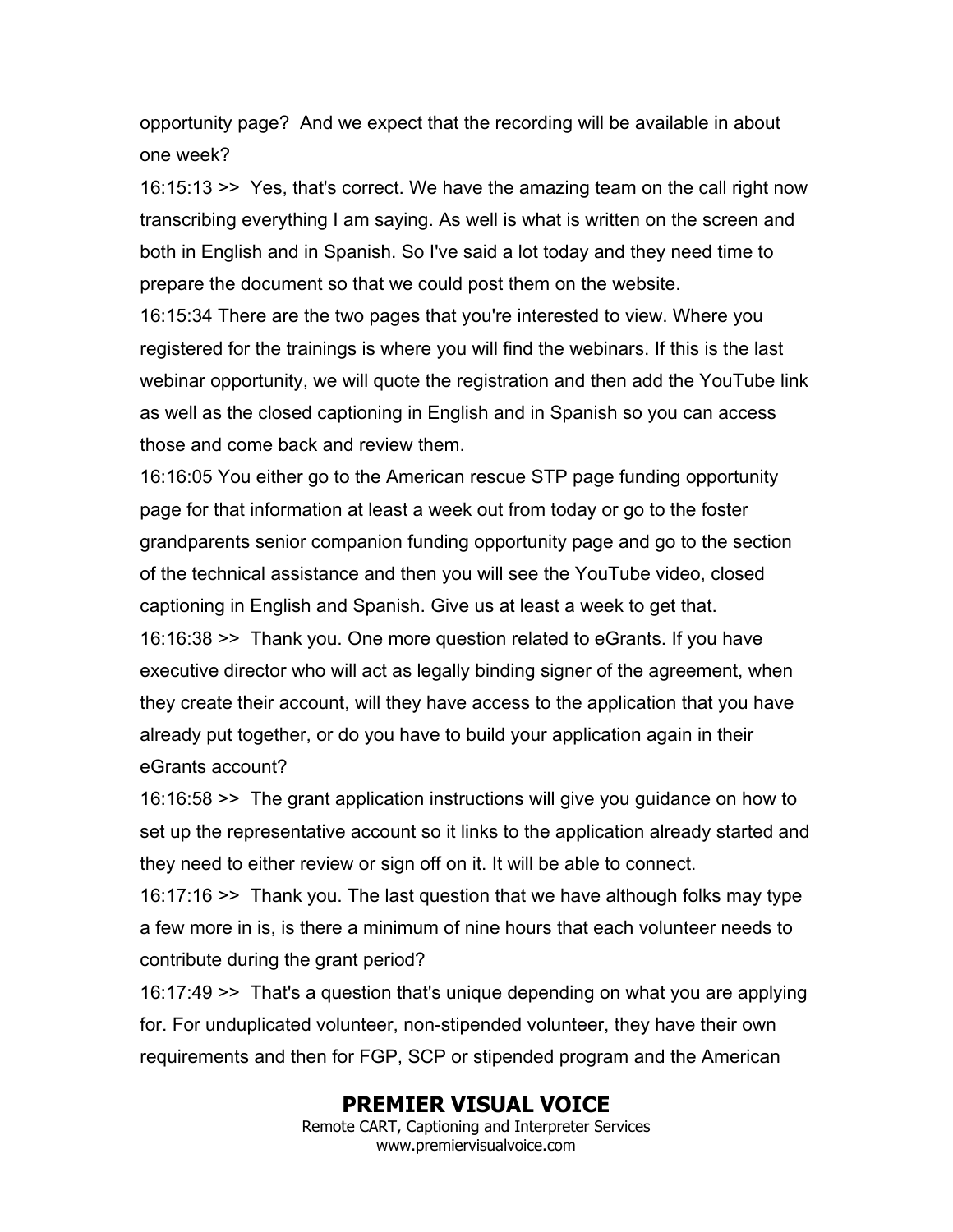rescue SDP opportunity there are minimum number of hours that they could serve.

16:18:22 There's a maximum number of hours they could serve also to be able to receive the stipend. I will plug in a thing there is a minimum number of training hours you need to do so within the notice, we listed out all regulations that apply to each opportunity. I recommend as you work through the notice and you see the CFR number for the opportunity that you review those and you could see all parameters that apply and I believe the notice also has it written in it.

16:18:37 >> Thank you. We have responded to all questions in the Q&A box at this stage. We have a couple in the chat.

16:18:48 Give me a moment while I scroll. Is the stipend amount part of the total funding request?

16:19:07 >> How much you plan to spend on stipend and I will interpret that question as yes, stipend amount cost per hour that you will provide would be included into the total amount that you request and you incorporate into your budget.

16:19:15 >> How much is the requirement -- is the required stipend?

16:19:20 >> Per hour is three dollars.

16:19:39 >> Fantastic. Those are all the questions that I see. If I missed your question, I apologize. Please add it back into the Q&A panel so that it pops up. 16:19:58 >> We have a couple more [indiscernible], the tool you could use to plan out your work plans for entering them into eGrants, which would you use? This is a poll.

16:20:22 I will share that. Correct answer is when you work out your work plans, performance measures, you use the worksheet that you find in the grant application instruction.

16:20:41 The last question is if you have any technical issues, you should? Please choose one.

16:21:25 The cost per VSY volunteer service years for stipended program that applies to American Rescue Plan, SDP, as well as FGP SCP so for the American

# **PREMIER VISUAL VOICE**